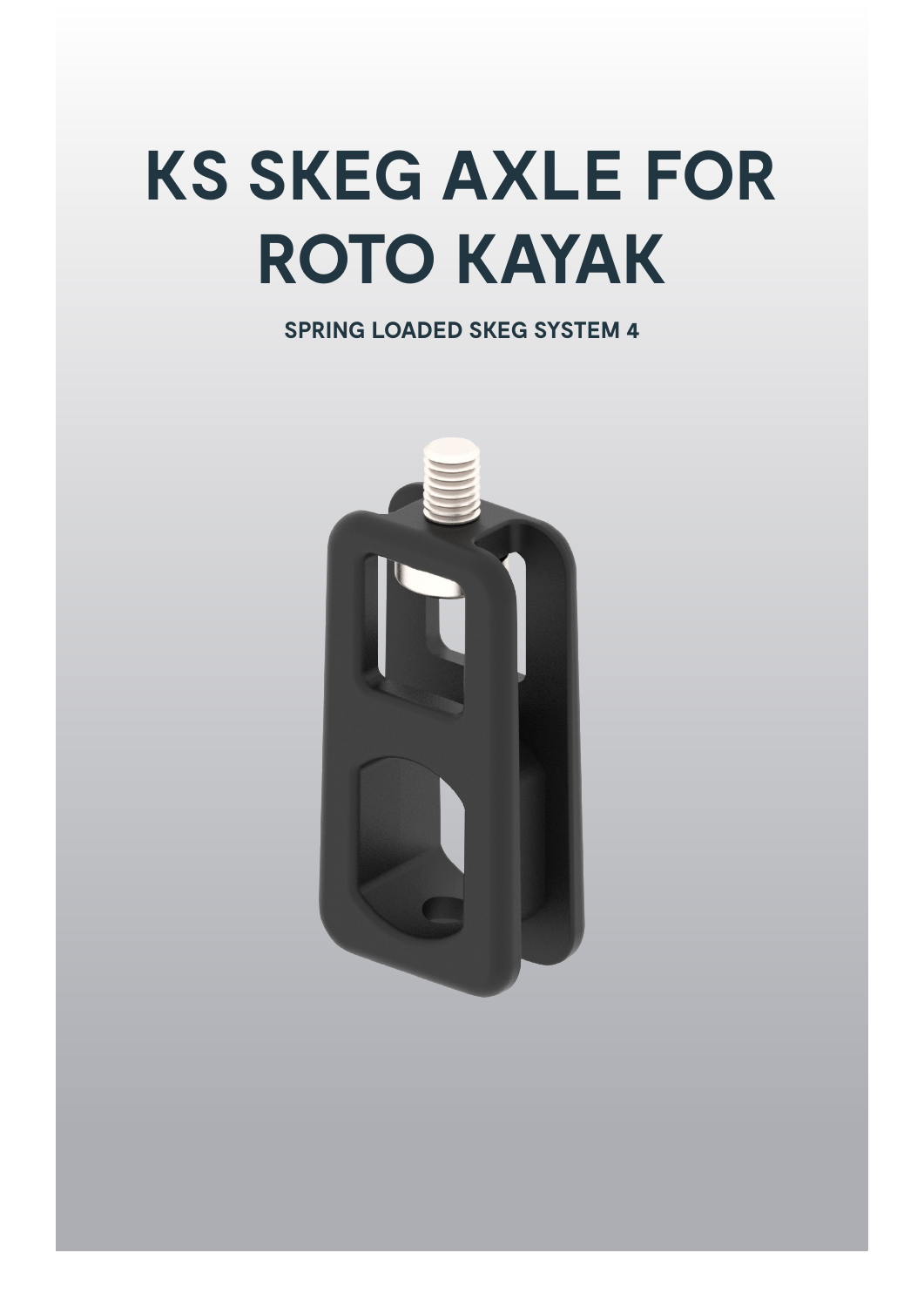# **SKEG AXLE FOR ROTO KAYAK, PART LIST**

### **Parts**

### **KS Skeg axle for Roto kayak (521610)**

| 1. (521610) | KS-skeg 4. axle for roto |
|-------------|--------------------------|
|             | kavak                    |
| 2. (521221) | Hexagon screw M6         |

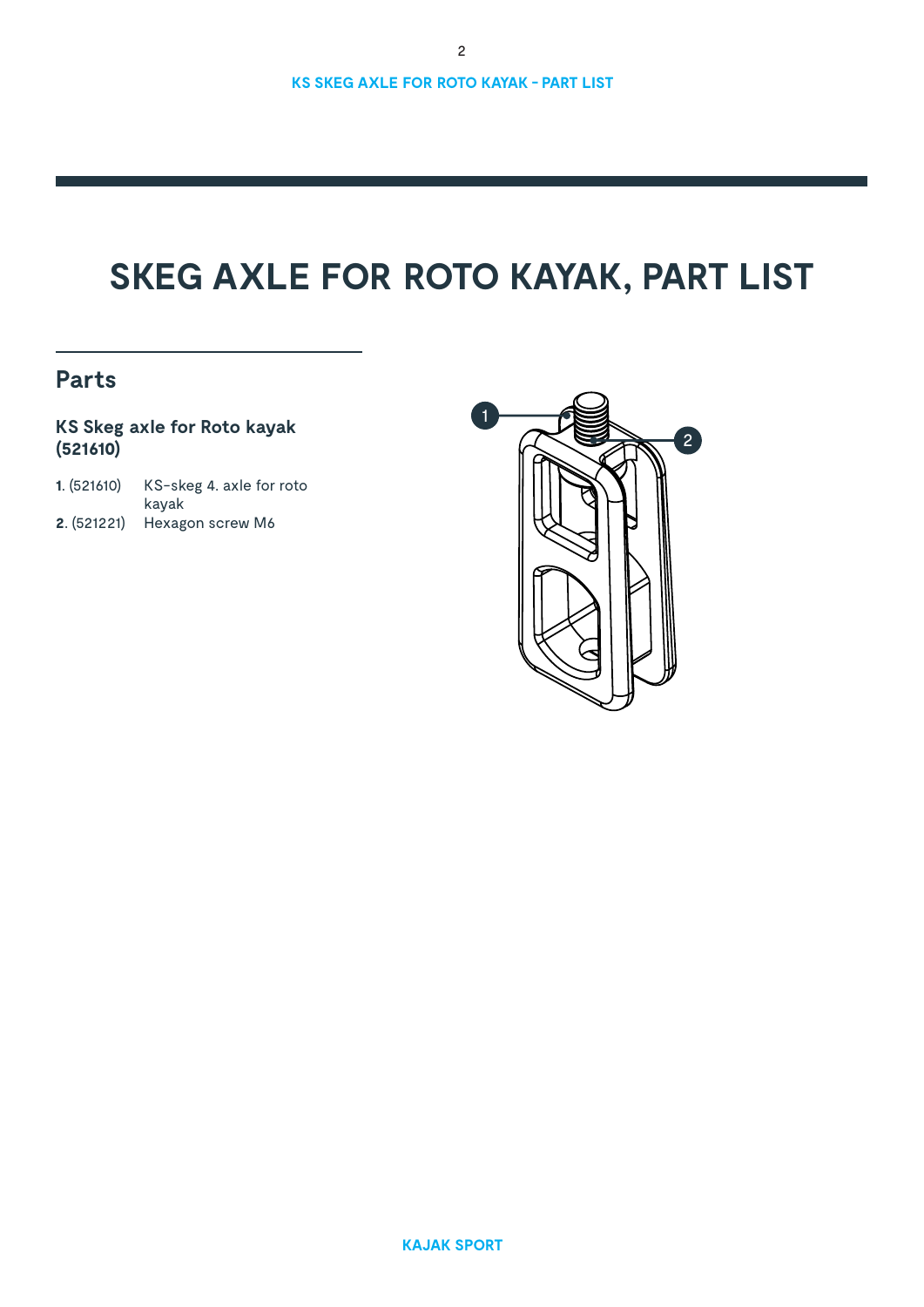# **SKETCH OF A ROTOMOLDED SKEG BOX; MAIN DIMENSIONS**

Nominal dimensions for sketching rotomolded Skeg Box for KS Skeg Blade 4

Below you'll find Skeg system 4 blade dimensions as well.

Sketch of rotomolded skeg box, dimensions





KS Skeg Blade 4, dimensions

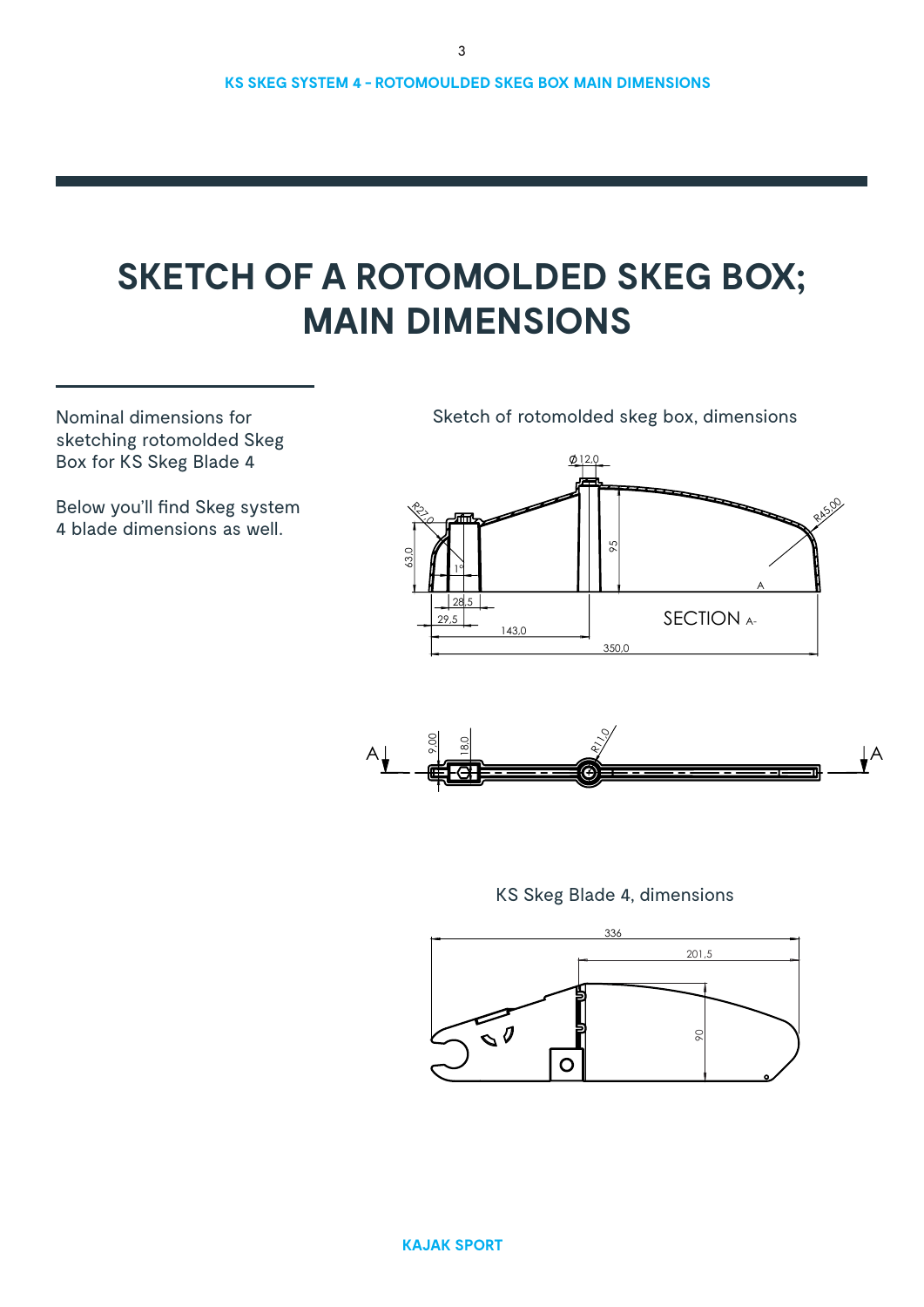# **INSTALLING THE SKEG AXLE**

### **Attaching the skeg axle**

**1**. Push the Skeg Axle to the axle slot of an rotomoulded skeg box.

**2.** Tighten the screw by using allen key or hexagon screwdriver.



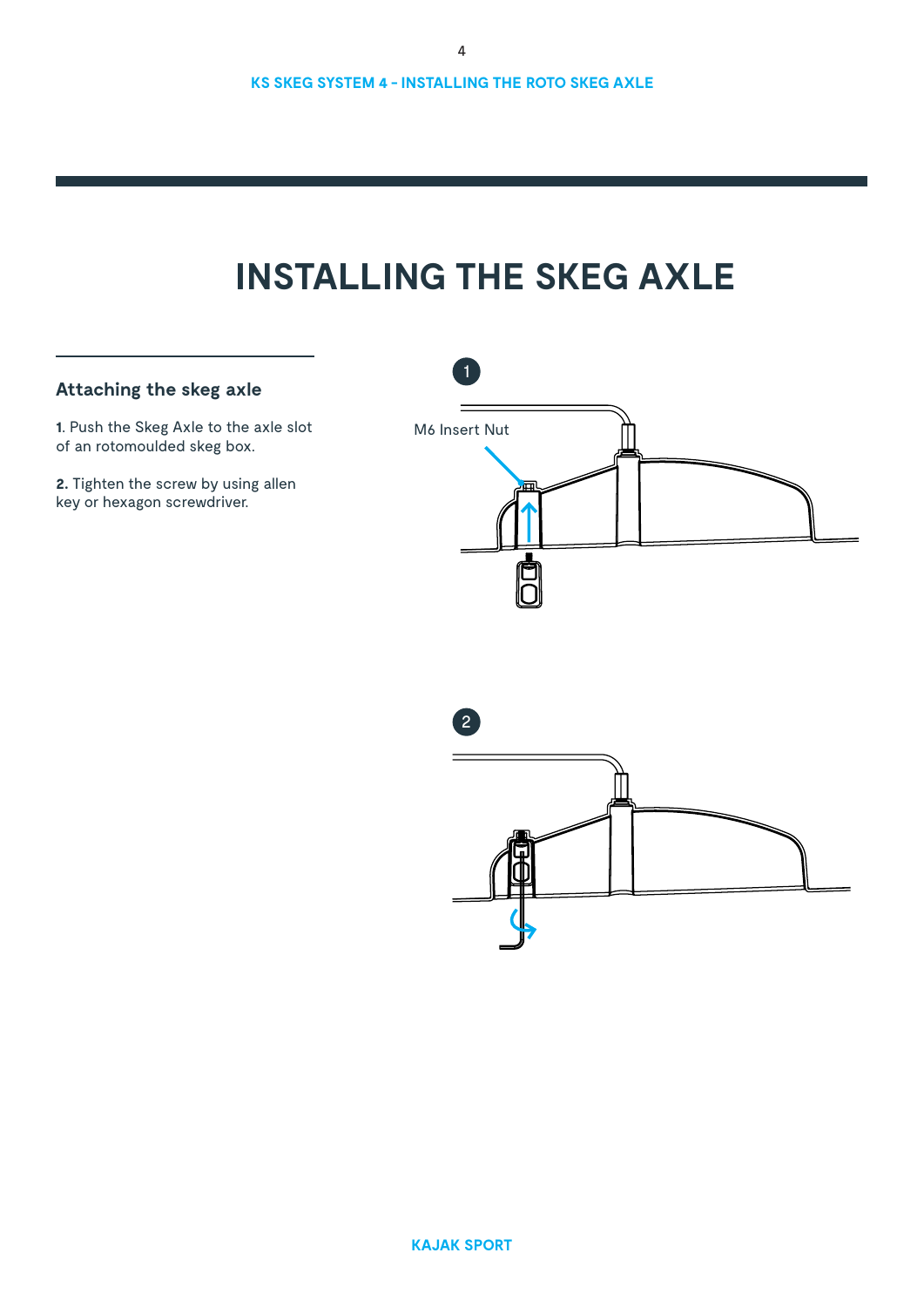## **INSTALLING THE SKEG BLADE AND ROPE COIL**

#### **Skeg Blade installation**

3. Connect the skeg blade vertically in to the skeg axle. Skeg blade makes clear locking sound when connected. Blade will remain connected during the rest of the assembly.

#### **Rope installation**

4. Make a small loop in the skeg rope and thread / string it around the plastic rope hook in the skeg blade. Do this for both of the rope hooks. Thread the skeg rope through the rope coil and secure it with a knot.